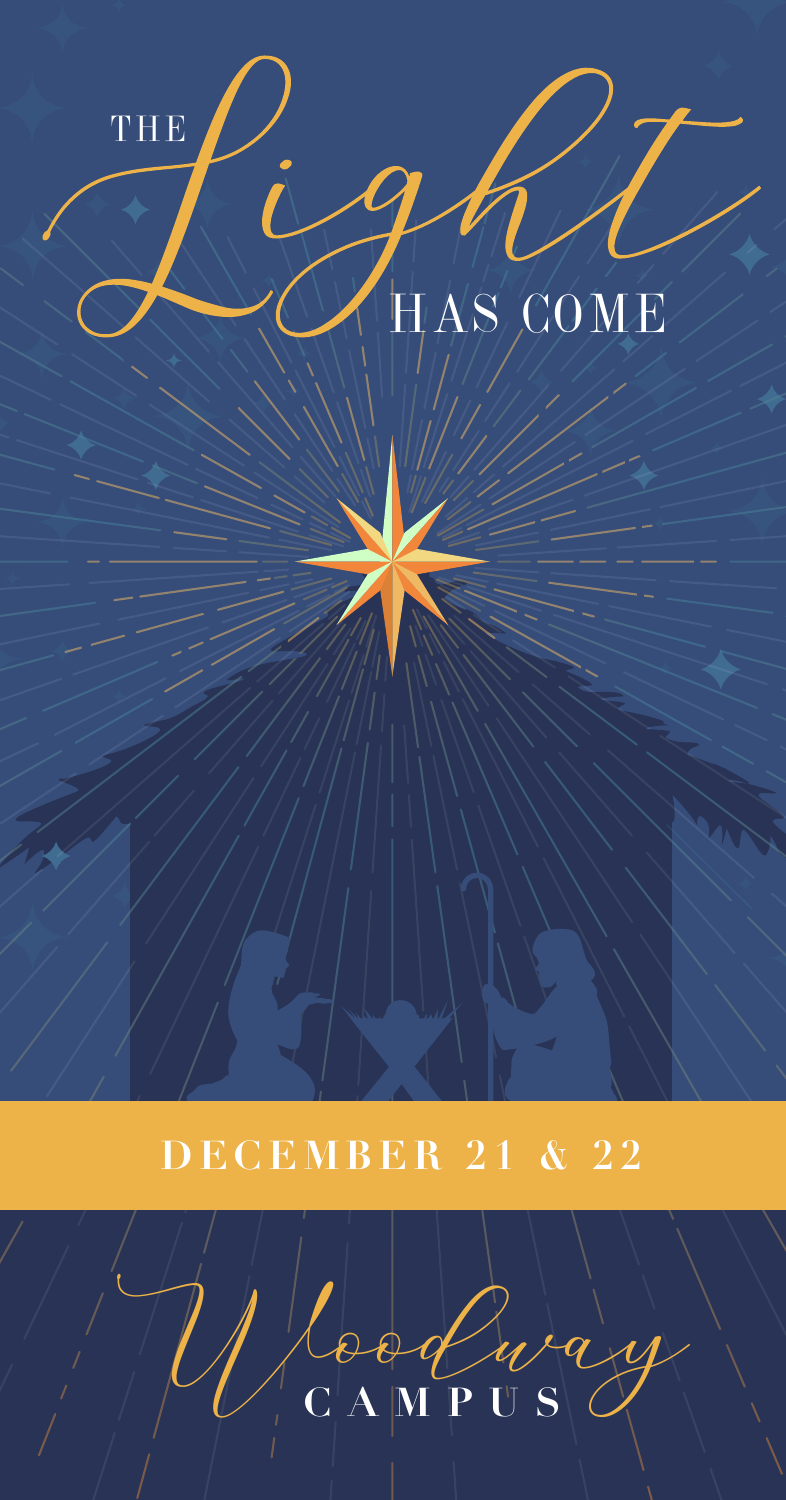"For it is the GOD who commanded LIGHT to shine out of the darkness, who has shone in our hearts to give the LIGHT of the knowledge of the glory of God in the face of JESUS CHRIST." - 2 Corinthians 4:6

#### THE LIGHT HAS COME

Curt Taylor – Woodway Campus Pastor

**I - THE BEGINNING** "Noel" | "Creation/The Light Has Come"

**II – THE LIGHT ANTICIPATED** "The Way It Will Be/For Unto Us a Child is Born" | "Be Born in Me" "Joseph's Song/Traveling Song" | "O Little Town of Bethlehem" "O Come, O Come, Emmanuel"

**III – THE LIGHT ARRIVES** "Rejoice" | "Nothing Ever Happens Here" | "Glory To God"

> **IV – THE LIGHT ADORED** "King of Kings" | "O Holy Night"

Dr. Young - Pastor, Second Baptist Church

**V – THE FINALE** "Christ is Born" | "The Light Has Come/O Come Let Us Adore Him"

#### CAST

(in order of appearance)

|                                                                                                                                                                                                                                                               | Caleb Cook, Emelynn Thorin  |
|---------------------------------------------------------------------------------------------------------------------------------------------------------------------------------------------------------------------------------------------------------------|-----------------------------|
|                                                                                                                                                                                                                                                               |                             |
|                                                                                                                                                                                                                                                               | Damon Barrett, Akash Joseph |
|                                                                                                                                                                                                                                                               |                             |
|                                                                                                                                                                                                                                                               |                             |
| The hundreds of amazing cast members, dancers, adult and children's choir members<br>instrumentalists, extras, technical crew, stage crew, costumers, creative team, and<br>behind-the-scenes volunteers representing all six of our Second Baptist campuses! |                             |

**On behalf of Second Baptist Church, we wish you a Blessed Christmas filled with the Light of the World, Jesus Christ!**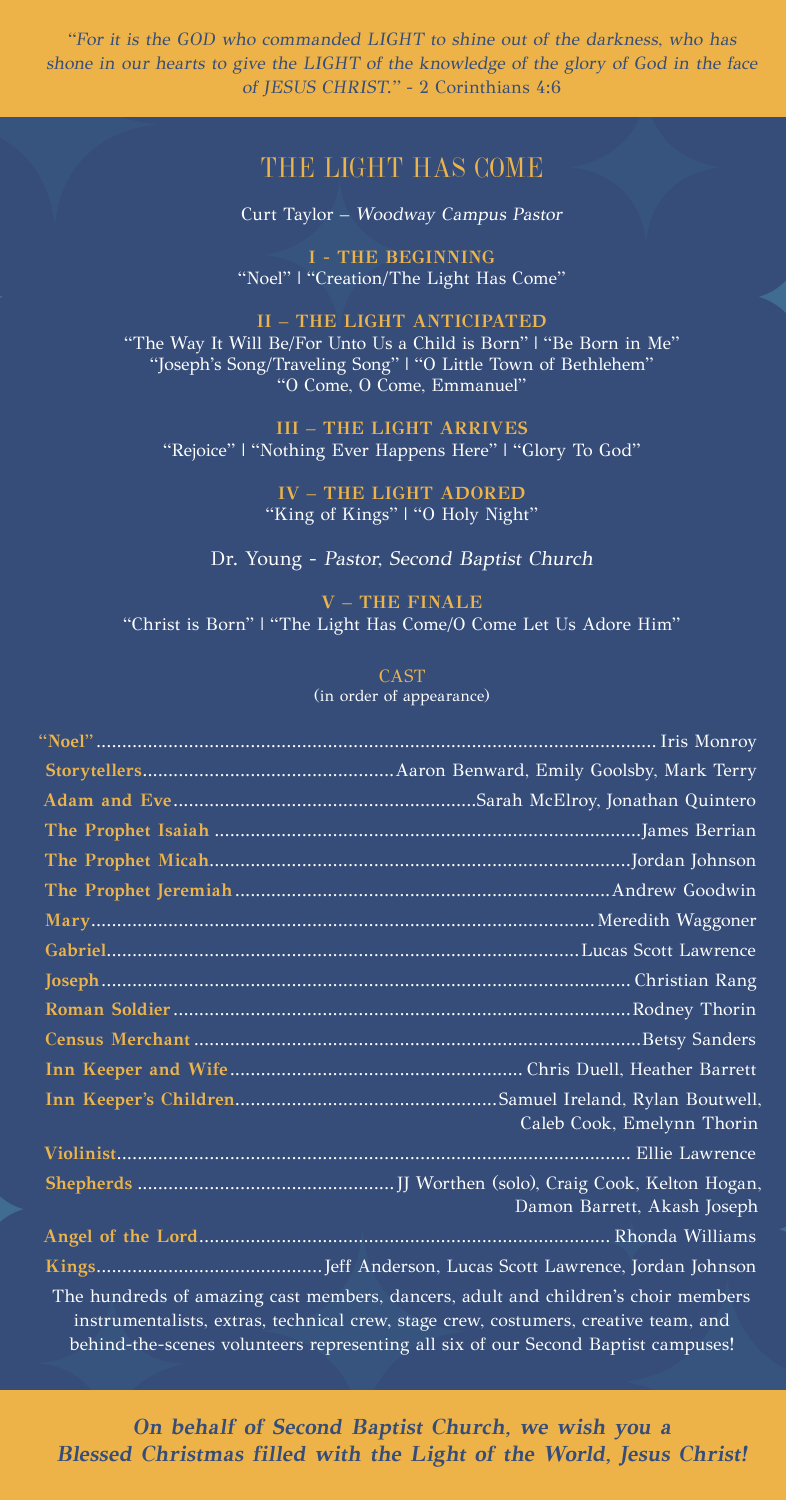#### CELEBRATE THE LIGHT OF THE WORLD

CHRISTMAS AT SECOND

SHARE IN THE WONDER OF CHRISTMAS THIS MONTH AS WE REJOICE IN GOD'S PERFECT GIFT TO US. OUR CHRISTMAS EVE CANDLELIGHT SERVICES WILL FEATURE A MEDLEY OF CAROLS, A SPECIAL MESSAGE, AND THE LIGHTING OF THOUSANDS OF CANDLES.

CHRISTMAS EVE CANDLELIGHT SERVICES TUESDAY • DECEMBER 24 • 4 & 6PM

CHRISTMASATSECOND.ORG